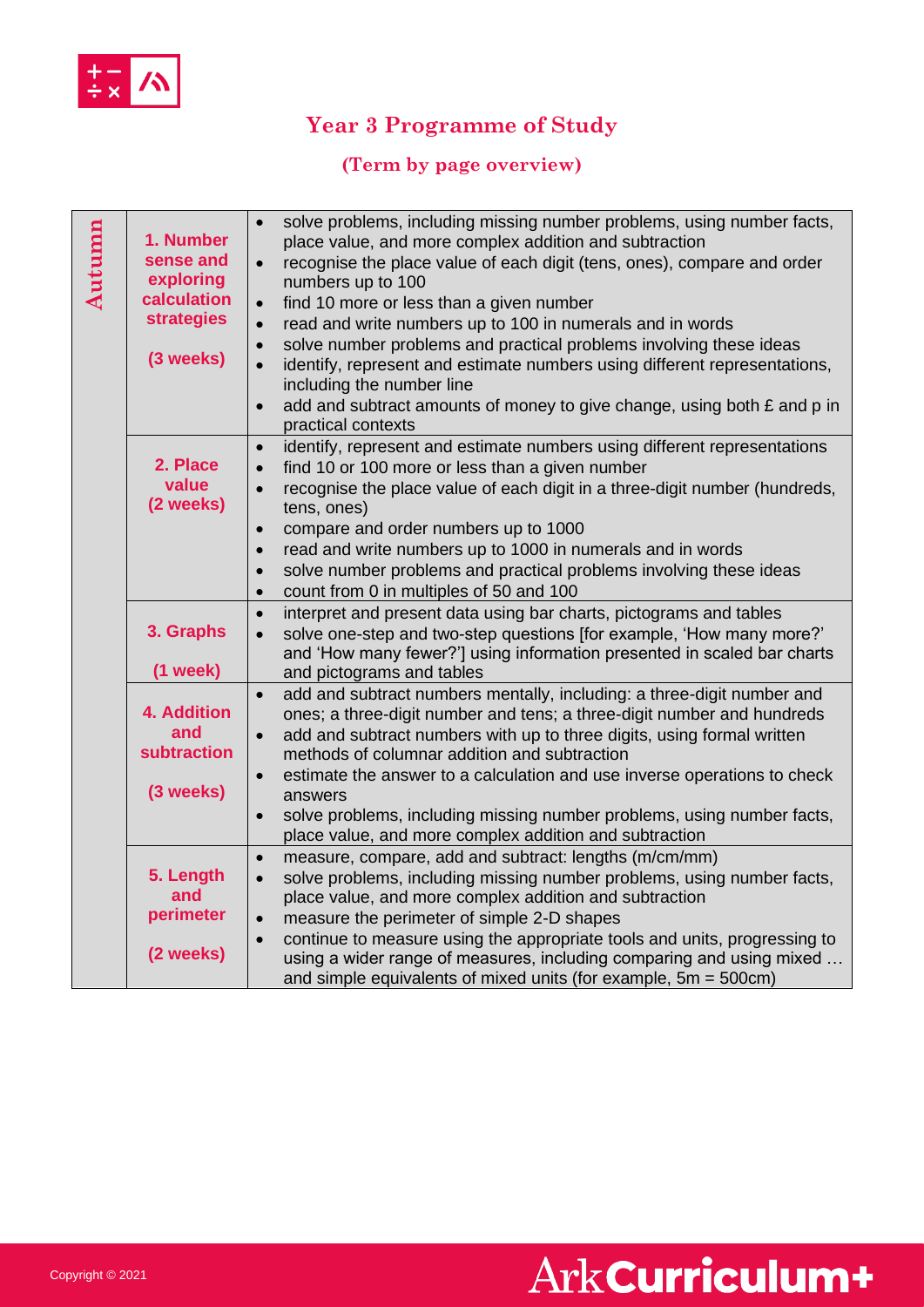

# **Year 3 Programme of Study**

### **(Term by page overview)**

| Spring | 6.<br><b>Multiplication</b><br>and division<br>(2 weeks)            | recall and use multiplication and division facts for the 3 and 4<br>$\bullet$<br>multiplication tables<br>count from zero in multiples of 4<br>$\bullet$<br>solve problems, including missing number problems, involving<br>$\bullet$<br>multiplication and division, including positive integer scaling problems<br>and correspondence problems in which n objects are connected to m<br>objects                                                                                                                                                                                                                                                                                                                                                                                                                                      |
|--------|---------------------------------------------------------------------|----------------------------------------------------------------------------------------------------------------------------------------------------------------------------------------------------------------------------------------------------------------------------------------------------------------------------------------------------------------------------------------------------------------------------------------------------------------------------------------------------------------------------------------------------------------------------------------------------------------------------------------------------------------------------------------------------------------------------------------------------------------------------------------------------------------------------------------|
|        | 7. Deriving<br>multiplication<br>and division<br>facts<br>(3 weeks) | recall and use multiplication and division facts for the 3 and 4<br>$\bullet$<br>multiplication tables<br>write and calculate mathematical statements for multiplication and<br>$\bullet$<br>division using the multiplication tables that they know, including for two-<br>digit numbers times one-digit numbers, using mental and progressing to<br>formal written methods<br>solve problems, including missing number problems, involving<br>$\bullet$<br>multiplication and division, including positive integer scaling problems<br>and correspondence problems in which $n$ objects are connected to $m$<br>objects                                                                                                                                                                                                              |
|        | 8. Time<br>(2 weeks)                                                | tell and write the time using 12-hour analogue and digital clocks,<br>$\bullet$<br>including using Roman numerals from I to XII<br>estimate and read time with increasing accuracy to the nearest minute<br>$\bullet$<br>record and compare time in terms of seconds, minutes and hours<br>$\bullet$<br>use vocabulary such as o'clock, a.m./p.m., morning, afternoon, noon<br>$\bullet$<br>and midnight<br>know the number of seconds in a minute and the number of days in<br>$\bullet$<br>each month, year and leap year<br>compare durations of events [for example to calculate the time taken by<br>$\bullet$<br>particular events or tasks]                                                                                                                                                                                     |
|        | <b>9. Fractions</b><br>(3 weeks)                                    | recognise and use fractions as numbers: unit fractions and non-unit<br>$\bullet$<br>fractions with small denominators<br>recognise, find and write fractions of a discrete set of objects: unit<br>$\bullet$<br>fractions and non-unit fractions with small denominators<br>count up and down in tenths<br>٠<br>recognise that tenths arise from dividing an object into 10 equal parts<br>$\bullet$<br>and in dividing one-digit numbers or quantities by 10<br>recognise and show, using diagrams, equivalent fractions with small<br>٠<br>denominators<br>add and subtract fractions with the same denominator within one whole [<br>for example, $\frac{5}{7} + \frac{1}{7} = \frac{6}{7}$ ]<br>compare and order unit fractions, and fractions with the same<br>٠<br>denominators<br>solve problems that involve all of the above |

# Ark Curriculum+